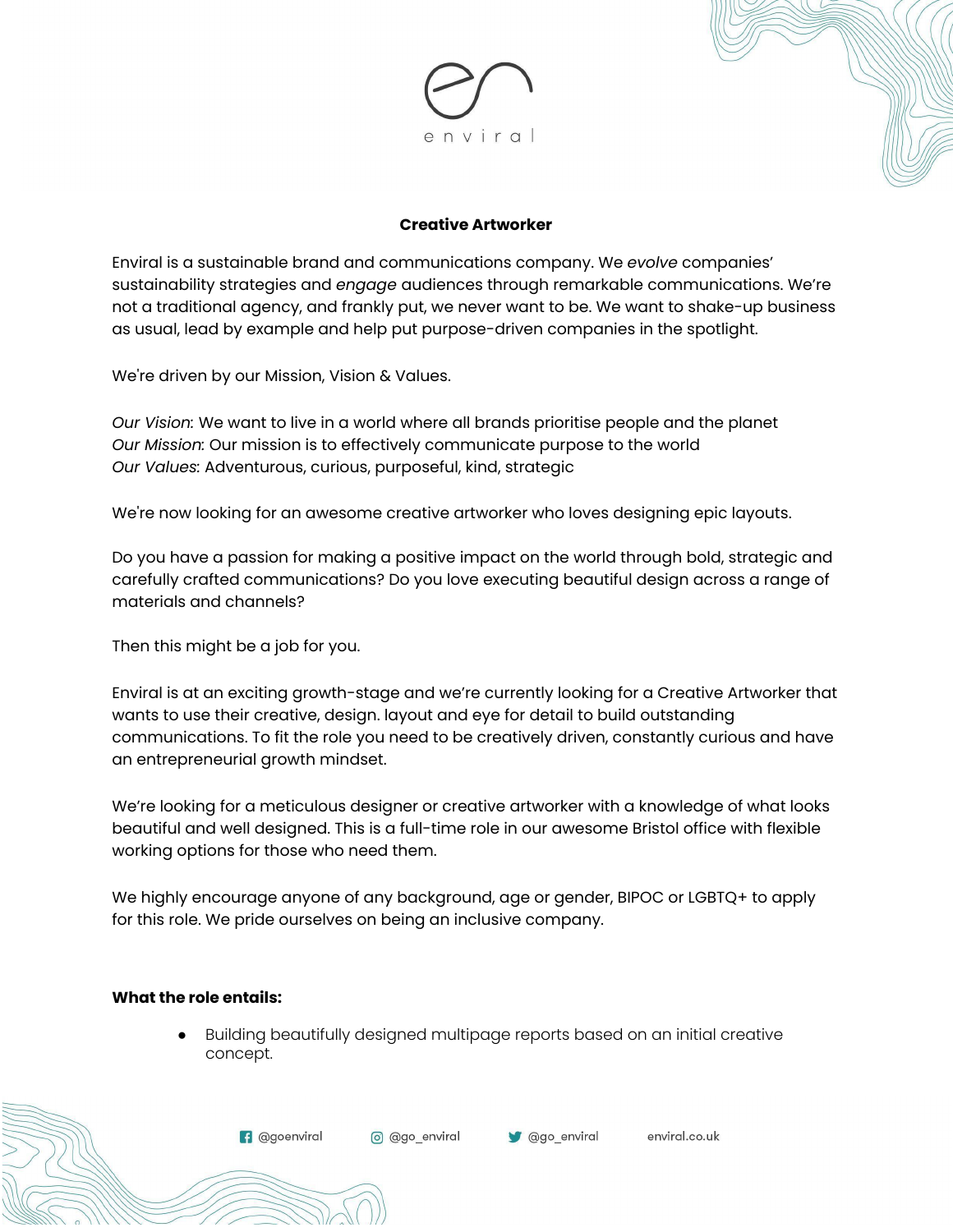- Taking a creative concept and rolling it out across multiple channels, media etc ensuring it looks good and fulfills the brief where ever it is seen.
- Constructively challenge briefs in order to build bigger and better creative solutions.
- Working across multiple clients, sectors & projects.
- Encouraging an environment of creativity, pushing the team and inspiring our awesome clients delivering excellent visual communications every time.
- Exploring new ways to present information.
- Develop a growth mindset to change the world through our clients and our own campaigns.
- Staying on top of the latest trends within the digital & sustainability comms landscape and sharing those with the team.

### **You will thrive in Enviral if you:**

- Have an always-on mentality in regards to sustainability communications.
- Have a clear passion and need to change the world.
- Be a self-starter and have the ability and desire to thrive in a fast-paced environment.
- Bring a 'can-do' attitude and a willingness to roll up your sleeves to get the job done well.
- Show a passion to occasionally wear different hats in our small but growing agency.
- Have a meticulous eye for detail.
- Be switched on, outgoing and happy to contribute ideas in brainstorms, meetings and our day to day company culture.
- Able to quickly shift from one project to another.
- Live our five core values: Adventurous, Curious, Strategic, Kind and Purposeful.

# **At Enviral we're looking for someone with the skills and experience:**

- We're looking for someone with 5+ years of experience in an agency or as a freelancer.
- Strong understanding of designing for a variety of channels and formats.
- Experience in building campaigns.
- Eye for detail and able to produce high res artwork.
- Proficient in Adobe Creative Suite (Indesign, Photoshop, Illustrator) and Google Drive.
- Awesome written and verbal communications skills, able to effectively communicate conceptual ideas and respond to client feedback.
- Proactive and spots opportunities to push creative ideas.
- Work within tight deadlines.

# *Perks of the job..*